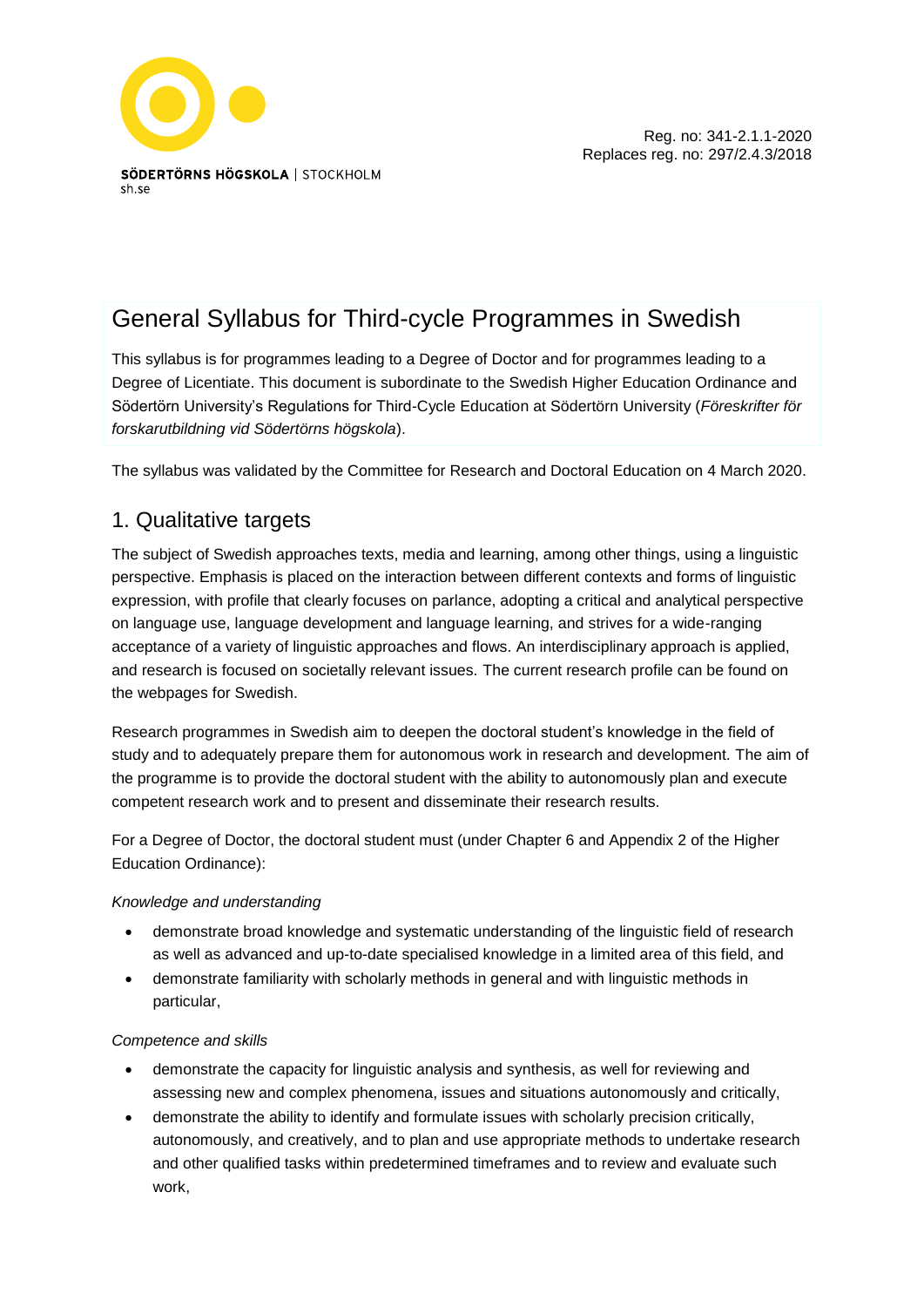- demonstrate through a documented research project the ability to make a significant contribution to the development of knowledge through their own research,
- demonstrate the ability in both national and international contexts to present and discuss research and research findings authoritatively in speech and writing and in dialogue with the academic community and society in general,
- demonstrate the ability to identify the need for further knowledge, and
- demonstrate the capacity to contribute to social development and support the learning of others both through research and education and through other qualified professional capacities.

#### *Judgement and approach*

- demonstrate intellectual autonomy, integrity and disciplinary rectitude as well as the ability to make assessments of research ethics, and
- demonstrate specialised insight into the possibilities and limitations of linguistics, its role in society and the responsibility of the individual for how it is used.

#### *Thesis*

In order to be awarded a doctoral degree, the doctoral student must have completed a scholarly thesis in the field of Swedish (doctoral thesis) worth 180 credits and received a Pass grade.

These qualitative targets and outcomes must be achieved through the proposed courses and through work on the thesis. The knowledge of and understanding for scholarly methodology that is required must be achieved with the help of courses med courses common to the research area in theory and method in the educational sciences or through joint courses at the Graduate School of Education, Learning and Globalisation (see 4.2 below). The introductory course in educational sciences covers important, fundamental discussions about how research in the field can and should be conducted. More specific knowledge of and understanding for linguistic methodology will be achieved through the three subject-specific courses that focus on aspects of subject didactics, norm criticism and texts and writing, in addition to linguistic theory and method relevant to the graduate school's area. In addition to this, there are two elective courses on which the doctoral student can specialise in various aspects.

The specialist knowledge that the doctoral student is expected to acquire becomes part of working on the thesis, where the doctoral student is expected to specialise in one or more of the areas. The first two outcomes for competence and skills must be achieved through a combination of the three subject-specific courses and the doctoral student's thesis work. The other outcomes are primarily achieved as part of work on the thesis, which includes the advanced ability to participate in a knowledge-intensive discussion in different contexts, to the identification of the need for knowledge and the ability to support others' learning. Insights into the role and possibilities of linguistics in a wider perspective are something that will characterise courses and thesis work. Good research conduct and ethical judgement are a considerable part of the entire programme.

# 2. Entry requirements

### **2.1 General regulations**

To be admitted to third-cycle studies, the applicant must fulfil the general entry requirements and the specific entry requirements stated below. The applicant must also be assessed as possessing the necessary capability to assimilate the content of the degree.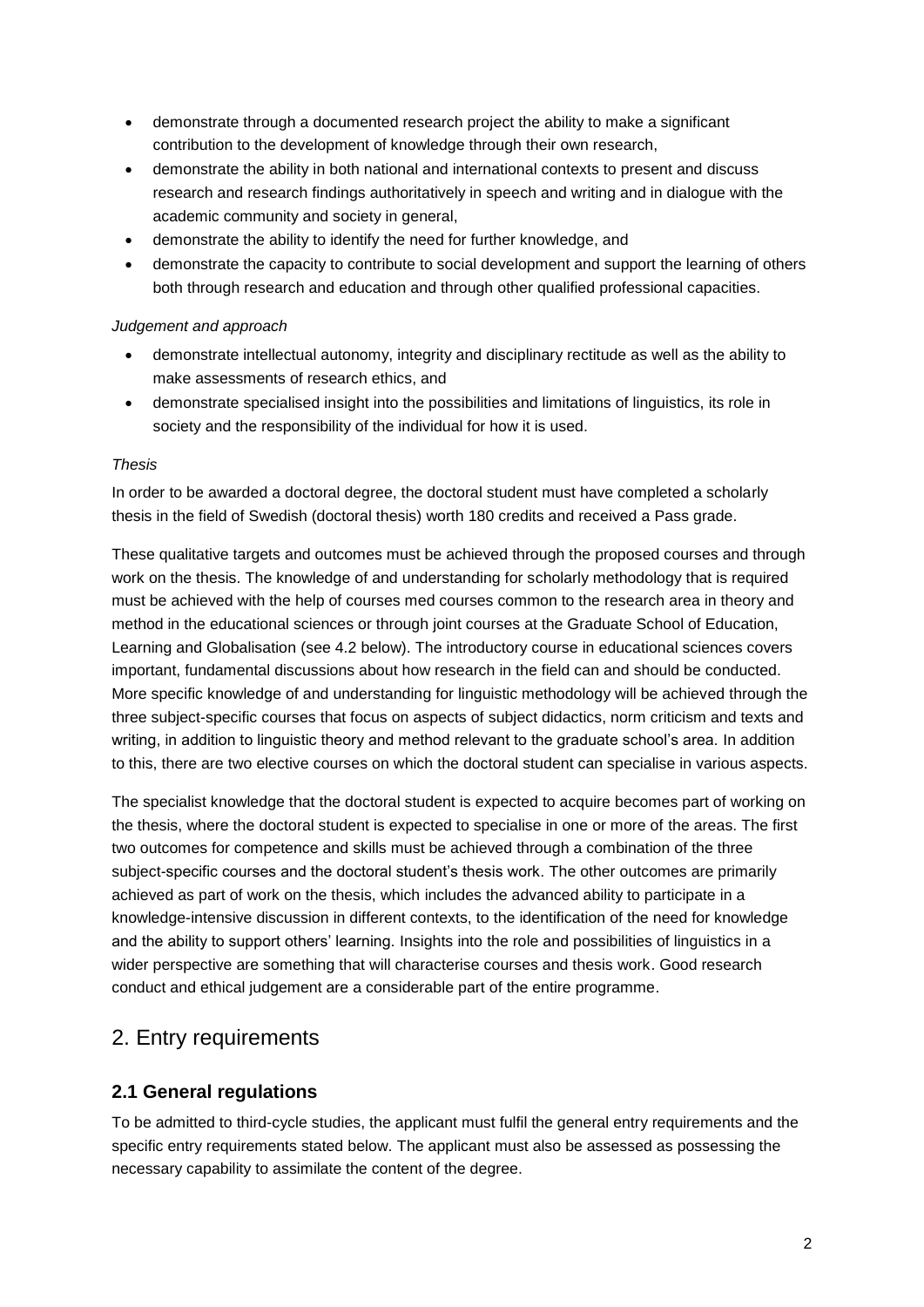### **2.2 General entry requirements**

The general entry requirements for third-cycle courses and study programmes are fulfilled by someone who has:

- 1. has been awarded a second-cycle qualification,
- 2. satisfied the requirements for courses comprising at least 240 credits of which at least 60 credits were awarded in the second-cycle, or
- 3. acquired substantially equivalent knowledge in some other way in Sweden or abroad.

In exceptional circumstances, the Faculty Board may permit an exemption from the general entry requirements for an individual applicant. (Ordinance 2010:1064)

### **2.3 Specific entry requirements**

The specific entry requirements are fulfilled by someone who has achieved a pass grade on a second-cycle degree project worth at least 15 credits in Swedish specialising in didactics, Swedish, Nordic languages or another relevant subject. In exceptional circumstances, the Faculty Board may permit an exemption from the specific entry requirements for an individual applicant.

The ability to assimilate academic material in English and a command of the language necessary for work on the thesis are prerequisites for admission to the degree programme.

# 3. Admissions

### **3.1 Application**

Applications for admission to a third-cycle programme must be submitted to Södertörn University.

### **3.2 Limitations on admission and selection**

The number of doctoral students admitted may be no greater than that which can be offered supervision, acceptable study conditions and who have a plan for student financing.

A research student who is employed on a doctoral studentship is assumed to conduct their studies on a full-time basis. If it is believed to benefit the doctoral student's education, the doctoral studentship may be extended for a maximum of one year when the doctoral student undertakes teaching or administrative tasks. These departmental duties may not exceed 20% of a full-time position.

Limitations on admission to third-cycle programmes are applied if the number of eligible applicants is greater than the number of available places. The basis for selection among eligible applicants for third-cycle programmes is the level of ability to assimilate such a degree programme.

The application is assessed using the following criteria:

- 1. The applicant's merits and expertise.
- 2. The quality of the research project.
- 3. The suitability and feasibility of the research project as a doctoral project.
- 4. The funding plan.
- 5. Whether issues of research ethics have been considered.
- 6. Whether sufficient collected supervisory capacity exists to provide good and professional supervision and the relevant expertise.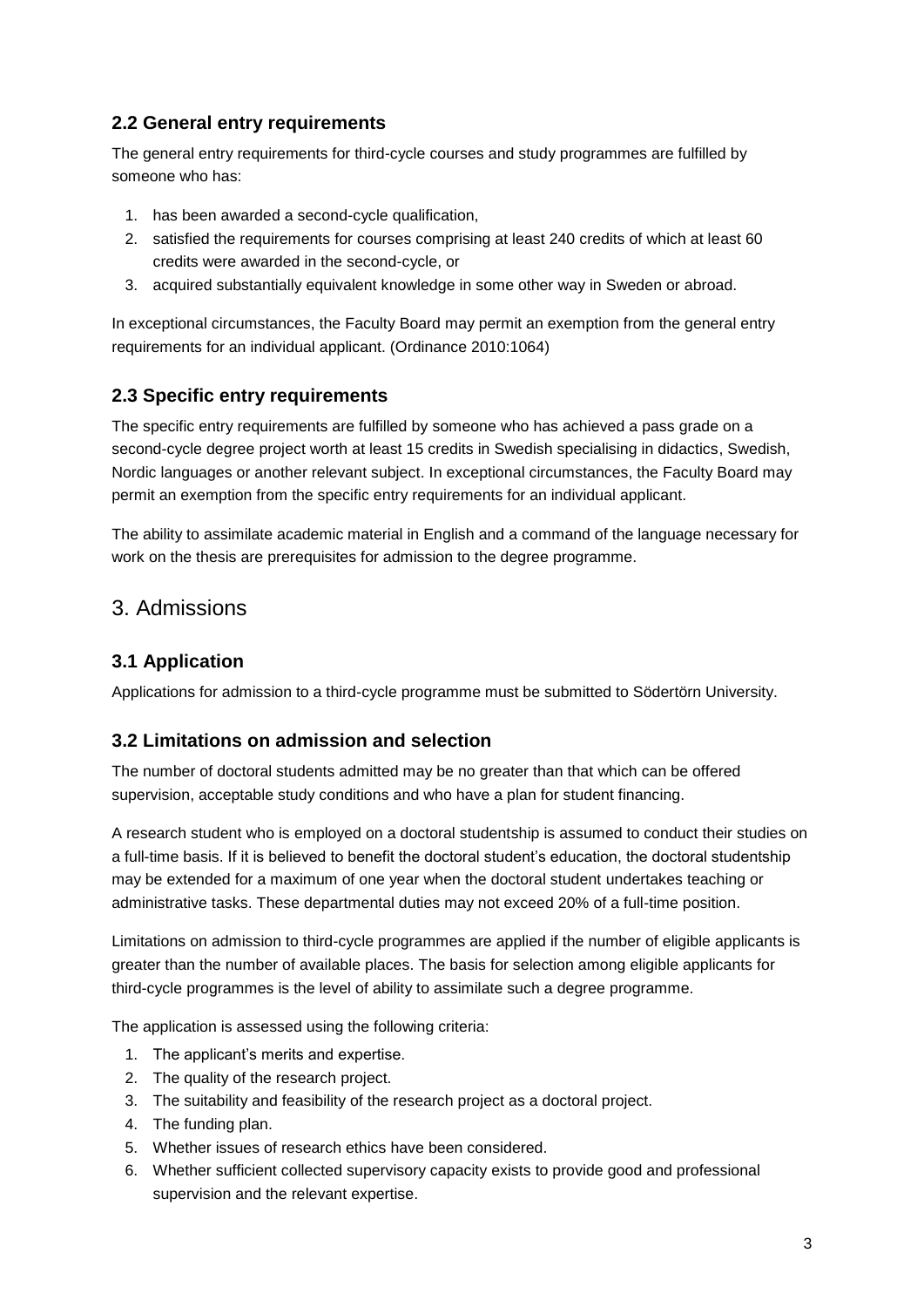Selection is primarily on the basis of documentation and material submitted by the applicant, such as independent study and certification of professional activity. Other factors in decision-making, such as interviews with applicants, may also be significant. The expertise possessed by the supervisors and lecturers linked to the third-cycle programme, as well as issues of gender equality, are also considered during the admissions procedure.

### **3.3 Admission decisions**

The admissions process follows Södertörn University's guidelines for admissions to third-cycle education. The Faculty Board is responsible for decisions on the admission of students to third-cycle education, admissions with other forms of financing than employment and grants, and on admissions to Licentiate degree programmes.

# 4. Programme content

### **4.1 General**

In total, a Degree of Doctor covers 240 credits, of which 60 credits are from courses and 180 credits are from the thesis. Third-cycle education has two specialisations, one of which is the research area for doctoral studies called Studies in the Educational Sciences, and the other is at the Graduate School of Education, Learning and Globalisation. The courses for each specialisation are described in the next section.

A Degree of Licentiate covers 120 credits and consists of courses worth a total of 45 credits and an academic paper worth 75 credits. Such a degree may either be the final aim of the programme or a stage on the way to a doctoral degree.

Credits from courses at second-cycle level or higher and which are not included in the specific entry requirements may, after a decision in accordance with the academic school's delegation of authority, be transferred to the third-cycle programme.

The doctoral student should begin their academic paper/thesis during the first year of the programme and thus conduct research activities in parallel with course-based studies. The research environment's seminar activities are also included in third-cycle programmes.

### **4.2 Courses**

For specialisations in the research area for doctoral studies called Studies in the Educational Sciences, 45 credits are obligatory courses (divided into 22.5 credits in obligatory courses in the research area and 22.5 credits in subject-specific obligatory courses) and 15 credits are from elective courses, as follows:

Obligatory courses within the research area (22.5 credits)

- 7.5 credits Introduktion till utbildningsvetenskapliga studier
- 7.5 credits Vetenskapsteori: subjekt, språk, värld
- 7.5 credits Metoder i utbildningsvetenskapliga studier

#### Subject-specific obligatory courses (22.5 credits)

- 7.5 credits Språkvetenskapliga synsätt
- 7.5 credits Läs- och skrivdidaktik
- 7.5 credits Kritisk språkanalys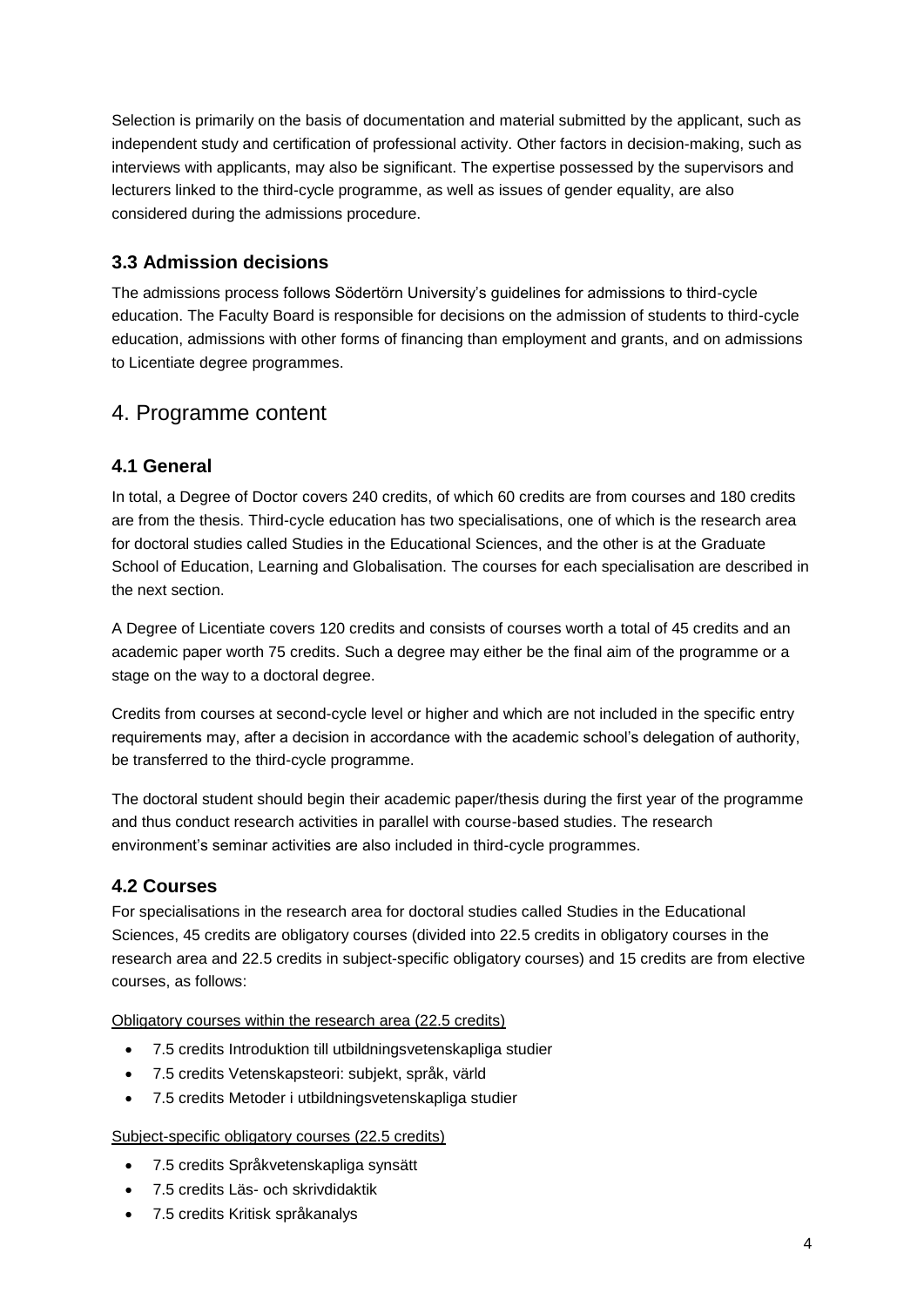#### Elective courses (15 credits)

The elective, individually decided courses are chosen in consultation with the doctoral student's principal supervisor.

Doctoral students who teach must have completed a course in teaching and learning in higher education, or have acquired the equivalent knowledge in another manner.

For specialisations at the Graduate School of Education, Learning and Globalisation, 37.5 credits are obligatory courses (divided into 15 credits of obligatory courses at the graduate school and 22.5 credits of subject-specific obligatory courses) and 22.5 credits are from elective courses, as follows:

#### Obligatory courses at the graduate school (15 credits)

- 3 credits Utbildning, lärande och globalisering
- 3 credits Att problematisera globalisering, nationalism och inkludering
- 3 credits Interkulturalitet, normkritik och utbildning
- 3 credits Internationalisering, språk och lärande
- 3 credits Workshoppar

#### Subject-specific obligatory courses (22.5 credits)

- 7.5 credits Språkvetenskapliga synsätt
- 7.5 credits Läs- och skrivdidaktik
- 7.5 credits Kritisk språkanalys

#### Elective courses (22.5 credits)

The elective, individually decided courses are chosen in consultation with the doctoral student's principal supervisor.

For a Licentiate degree, the obligatory courses are studied in the two specialisations, Studies in the Educational Sciences or the Graduate School of Education, Learning and Globalisation (22.5 credits in the former and 15 credits in the latter). There are additional subject-specific and obligatory courses:

#### Subject-specific obligatory courses (15 credits)

The student chooses two of the following three courses:

- 7.5 credits Språkvetenskapliga synsätt
- 7.5 credits Läs- och skrivdidaktik
- 7.5 credits Kritisk språkanalys

The specialisation in Studies in the Educational Sciences includes 7.5 credits of elective courses and the specialisation at the Graduate School of Education, Learning and Globalisation includes 15 credits of elective courses. The elective, individually decided courses are chosen in consultation with the doctoral student's principal supervisor.

#### **4.3 Doctoral thesis**

To be awarded a doctoral degree, the doctoral student must write an academic thesis that is worth 180 credits. The thesis must be based on autonomous research work and be of significance to research within the chosen field. The thesis must either be a unified and continuous piece of academic work (monograph thesis) of a compilation of academic works that the doctoral student has written alone or with co-authors, to which a summarising discussion has been added (compilation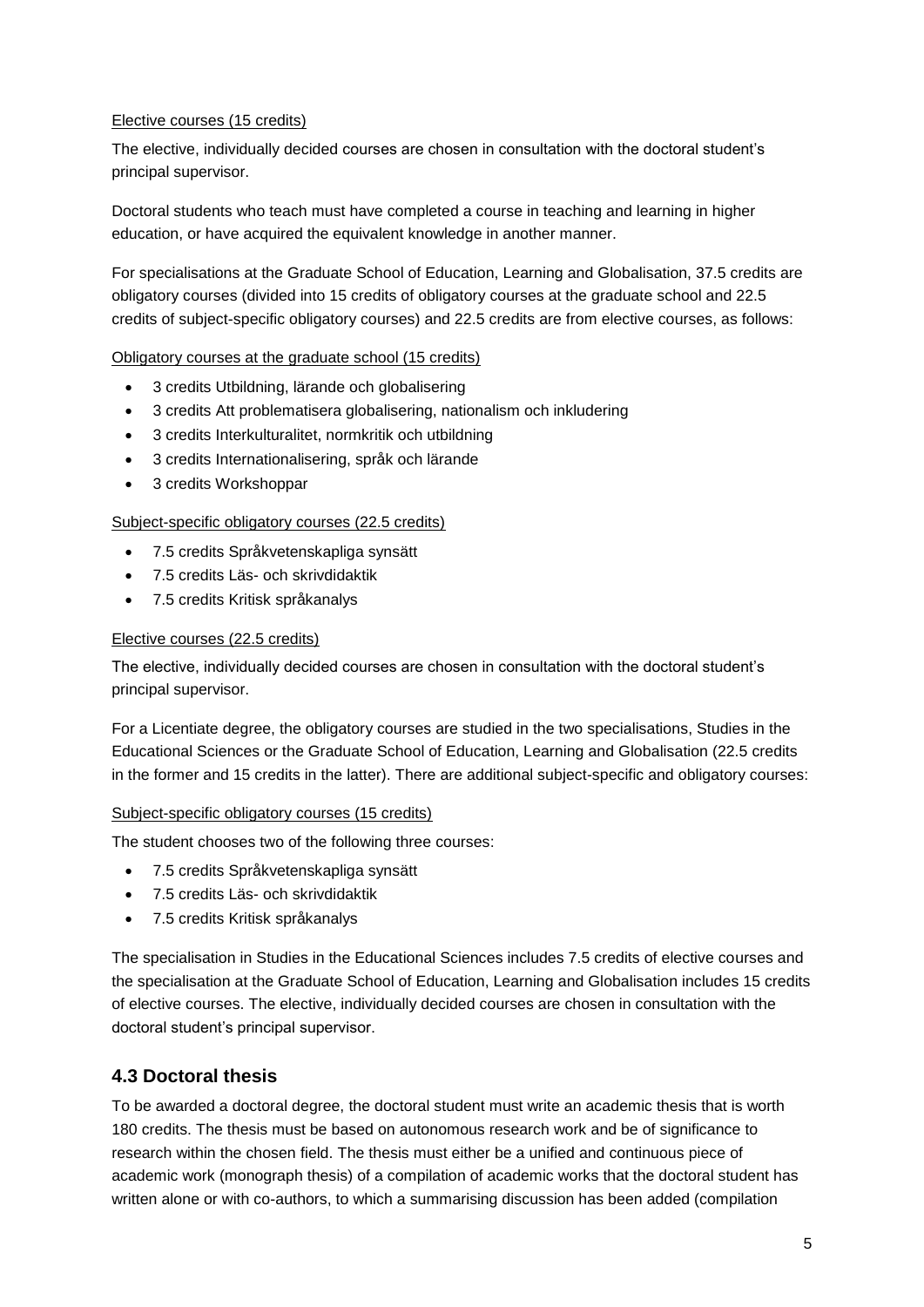thesis) The works must be of such quality that they can be published in recognised academic journals. In cases of co-authorship, individual efforts must be able to be distinguished and evaluated.

### **4.4 Licentiate thesis**

To be awarded a Licentiate degree, the doctoral student must write an academic thesis that is worth 75 credits. The thesis must be based on autonomous research work. The thesis must either be a unified and continuous piece of academic work (monograph thesis) of a compilation of academic works that the doctoral student has written alone or with co-authors, to which a summarising discussion has been added (compilation thesis) The works must be of such quality that they can be published in recognised academic journals. In cases of co-authorship, individual efforts must be able to be distinguished and evaluated.

### **4.5 Guidelines for the halfway seminar**

As part of the quality assurance of third-cycle education, a halfway seminar must be held when the doctoral student is assessed as having completed about 50% of their thesis work (which consists of completed courses and thesis work, but not departmental duties). The date for this is set by the doctoral student and supervisor in the individual study plan.

The doctoral student must distribute a written text from their thesis work at the halfway seminar. Exactly what type of text is decided in consultation with the supervisor and will also depend on whether the doctoral student is writing a monograph or a compilation thesis. A reader is appointed from within the collegium and must prepare some questions on the basis of the distributed text. At the seminar, the doctoral student must provide an overview of the thesis work and position the role of the distributed text in this.

Normally, these seminars last 1½ to 2 hours. The chair must be someone other than the supervisor. The seminar is assessed by the supervisory collegium, who discuss whether the doctoral student can be considered as having completed 50% of their programme. In cases where the supervisory collegium believe that the doctoral student needs to supplement something, this must be written into the individual study plan when it is updated.

### **4.6 Guidelines for the final seminar**

The manuscript of the thesis must be aired at a final seminar. The date of this will vary depending on the doctoral student's degree of activity, but is commonly six months before the planned public defence, which is roughly equivalent to when the doctoral student has completed 90% of their thesis work. The final seminar must deal with a draft of the thesis with all the important sections in place and completed notes, references and language use.

Final seminar:

- Normally, the final seminar lasts  $1\frac{1}{2}$  to 2 hours.
- The chair is someone other than the supervisor.
- A reviewer is appointed before the seminar. A suggested reviewer is proposed by the supervisor and doctoral student, and considered by the supervisory collegium. The reviewer should have a doctorate, be external, and have specialist knowledge in the field of the thesis. The reviewer must base their review on the intended outcomes stated in the subject's general syllabus. A fee and travel expenses are paid. The reviewer is responsible for the format of the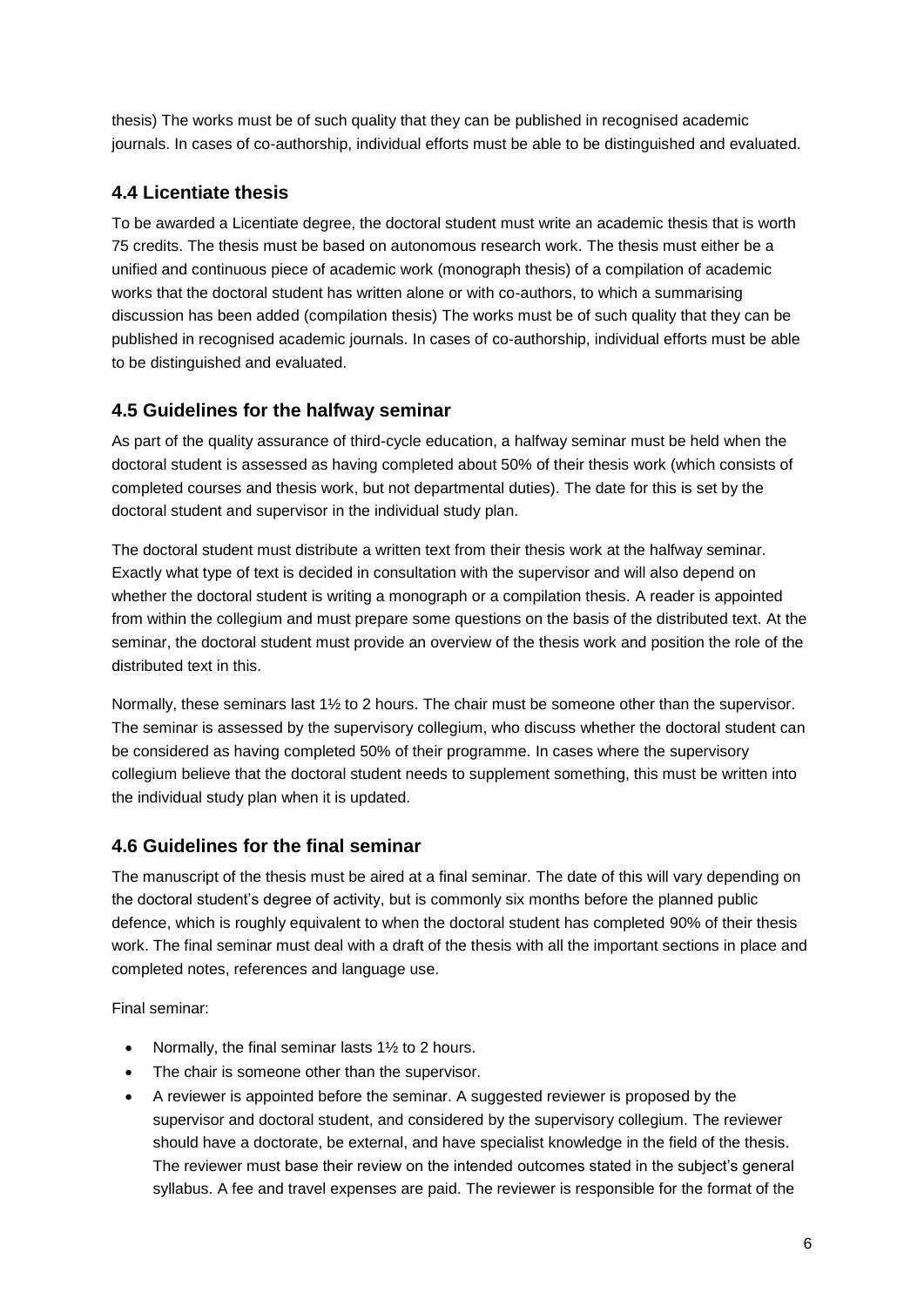seminar, but it is roughly the standard model for a public defence (short summary, dialogue between reviewer and respondent).

• Before the seminar, the principal supervisor informs the reviewer about their duties.

After the final seminar, the reviewer, supervisor and doctoral student meet to discuss the quality of the thesis text. This meeting is then discussed in the supervisory collegium, which assessed whether the thesis is good enough to move forward to a public defence.

### **4.7 Other quality assurance**

The halfway and final seminars are important for quality assurance. Routines for quality assurance also include the doctoral student presenting ongoing work on the thesis at Swedish's higher seminars about once each academic year, as well as events organised by the research area. At the seminar, the important areas of thesis work are discussed, including the project plan, data collection, methods and analysis result.

The programme is also regularly followed up through course evaluations. Doctoral students will be represented on the steering committees for the research area for doctoral studies and the graduate school, as well as in the subject's supervisory collegium, where issues relating to doctoral studies are dealt with.

### **4.8 Additional information**

Additional information about third-cycle studies can be provided by the subject's director of doctoral studies or the equivalent representative.

# 5. Format of the programme

### **5.1 Individual study plan**

The principal supervisor and doctoral student must, together, draw up an individual study plan for the doctoral student's third-cycle studies that includes the university's and the doctoral student's commitments, and a schedule for the programme. The study plan is drawn up at the start of employment and is validated by the steering committee for Studies in the Educational Sciences (according to the school's delegation of authority and decision procedure) no later than five months after the start of the doctoral studentship. Follow-ups and revisions to the study plan must be presented to and approved by the steering committee once per year. The doctoral student and the supervisor must confirm in writing that they have read the individual study plan and any revisions to it.

# **5.2 Teaching**

Teaching is primarily provided in the form of lectures, seminars and supervision. During the period of study, the doctoral student must participate in academic activities by attending seminars, guest lectures, etc. The doctoral student may be provided with the opportunity to participate in teaching and knowledge testing at another faculty or another higher education institution. The doctoral student must be offered the opportunity to participate in international conferences and courses.

# **5.3 Supervision**

Students in third-cycle education are entitled to supervision that is equivalent to four years of full-time study for a Degree of Doctor and to two years for a Degree of Licentiate. The content and scope of